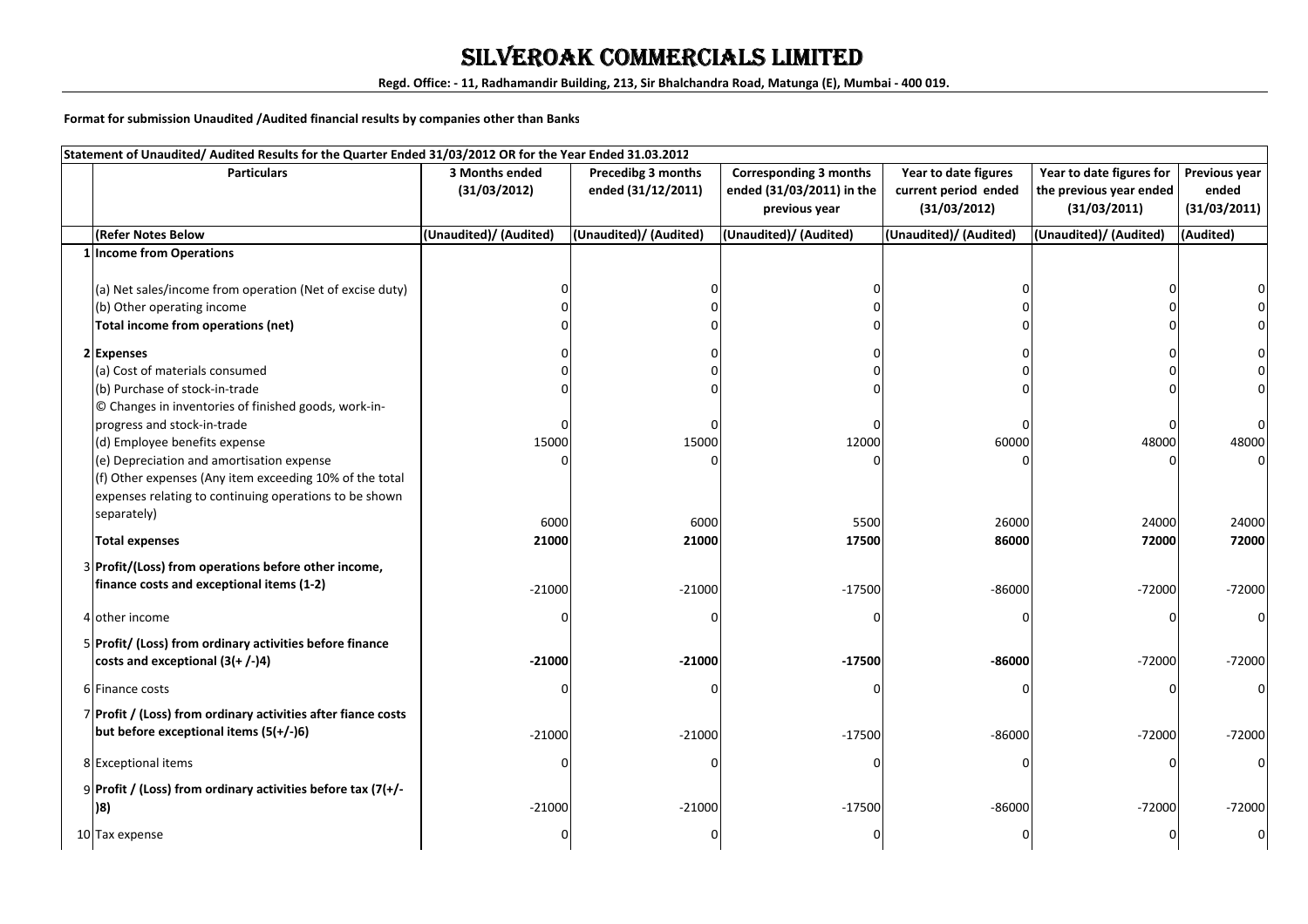|     | 11 Net Profit / (Loss) from ordinary activities after tax $(9(+/-))$ | $-21000$   | $-21000$     | $-17500$   | $-86000$   | $-72000$   | $-72000$   |
|-----|----------------------------------------------------------------------|------------|--------------|------------|------------|------------|------------|
|     | (10)                                                                 |            |              |            |            |            |            |
|     | 12 Extraordinary items (net of expense Rs. ______ Lakhs)             |            | <sup>0</sup> |            |            |            |            |
|     | 13 Net Profit / (Loss) for the period $(11(+/-)12)$                  | $-21000$   | $-21000$     | $-17500$   | $-86000$   | $-72000$   | $-72000$   |
|     | 14 Share of profit / (Loss) of associates*                           |            |              |            |            |            |            |
|     | 15 Minority interest*                                                |            |              |            |            |            |            |
|     | 16 Net Profit / (Loss) after taxes, minority interest and            |            |              |            |            |            |            |
|     | share of profit / loss of associates $(13(+/-)14(+/-)15)*$           | $-21000$   | $-21000$     | $-17500$   | $-86000$   | $-72000$   | $-72000$   |
|     | 17 Paid-up equity share capital (Face Value Rs. 10 each)             | 275,00,000 | 275,00,000   | 275,00,000 | 275,00,000 | 275,00,000 | 275,00,000 |
|     | 18 Reserve excluding Revaluation Reserves as per balance             |            |              |            |            |            |            |
|     | sheet of previous accounting year                                    | 51,71,335  | <sup>0</sup> | 53,29,335  | 51,71,335  | 53,29,335  | 53,29,335  |
| 19i | Earnings per share (before extraordinary items)                      |            |              |            |            |            |            |
|     | (of Rs. 10/- each) (not annualised):                                 |            |              |            |            |            |            |
|     | (a) Basic                                                            | $-0.08$    | $-0.08$      | $-0.06$    | $-0.31$    | $-0.26$    | $-0.26$    |
|     | (b) Diluted                                                          | $-0.08$    | $-0.08$      | $-0.06$    | $-0.31$    | $-0.26$    | $-0.26$    |
|     | 19 ii Earnings per share (after extraordinary items)                 |            |              |            |            |            |            |
|     | (of Rs. 10/- each) (not annualised):                                 |            |              |            |            |            |            |
|     | (a) Basic                                                            | $-0.08$    | $-0.08$      | $-0.06$    | $-0.31$    | $-0.26$    | $-0.26$    |
|     | (b) Diluted                                                          | $-0.08$    | $-0.08$      | $-0.06$    | $-0.31$    | $-0.26$    | $-0.26$    |
|     | see accompanying note to the financial results                       |            |              |            |            |            |            |

\* Applicble in the case of consolidated results

 **Note**: The classification / disclosure of items in the financial results shall be in accordance with the Revised Schedule VI of the Companies Act, 1956. Further to the above, profit/loss from discontinuing operations, if any, included in the above shall be disclosed with details thereof.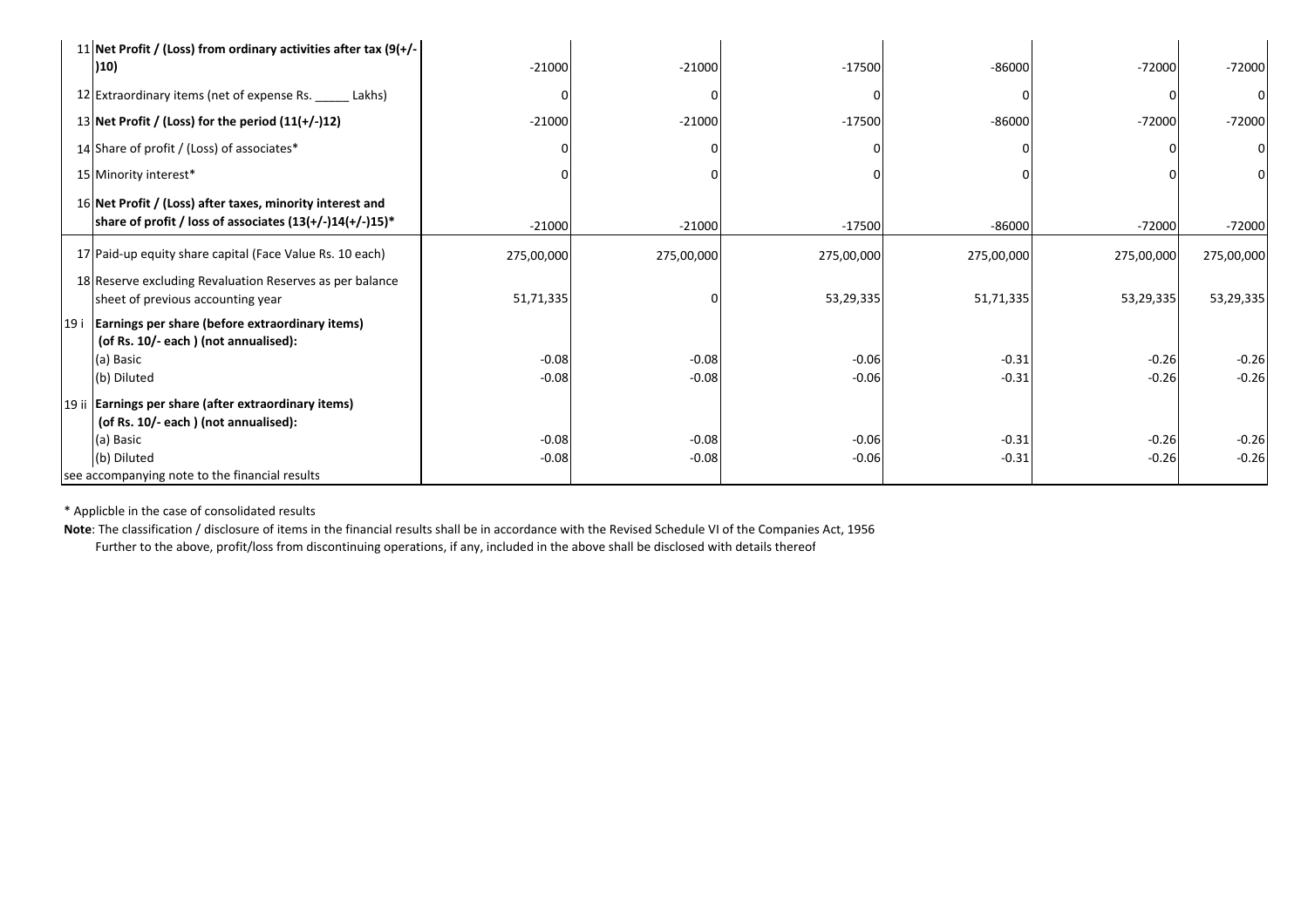## SILVEROAK COMMERCIALS LIMITED

**Regd. Office: - 11, Radhamandir Building, 213, Sir Bhalchandra Road, Matunga (E), Mumbai - 400 019.**

#### **Select Information for the Quarter Ended 31/03/2012**

|    | <b>Particulars</b>                                      | 3 months ended | <b>Preceding 3</b> | <b>Corresponding 3</b> | Year to date figures | Year to date    | Previous year |
|----|---------------------------------------------------------|----------------|--------------------|------------------------|----------------------|-----------------|---------------|
|    |                                                         | (31/03/2012)   | months ended       | months ended           | for current period   | figures for the | ended         |
|    |                                                         |                | (31/12/2011)       | $(31/03/2011)$ in      | ended (31/03/2012)   | previou syear   | (31/03/2011)  |
|    |                                                         |                |                    | the Previous year      |                      | ended           |               |
|    |                                                         |                |                    |                        |                      | (31/03/2011)    |               |
| ΙA | PARTICULARS OF SHAREHOLDING                             |                |                    |                        |                      |                 |               |
|    | 1 Public shareholding                                   |                |                    |                        |                      |                 |               |
|    | Number of shares                                        | 1363626        | 1363626            | 1363626                | 1363626              | 1363626         | 1363626       |
|    | Percentage of shareholding                              | 49.59          | 49.59              | 49.59                  | 49.59                | 49.59           | 49.59         |
|    | 2 Promoters and Promoter Group Shareholding **          |                |                    |                        |                      |                 |               |
|    | a) Pledged / Encumbered                                 |                |                    |                        |                      |                 |               |
|    | Number of shares                                        | 0.00           | 0.00               | 0.00                   | 0.00                 | 0.00            | 0.00          |
|    | Percentage of shares (as a % of the total shareholding  |                |                    |                        |                      |                 |               |
|    | of promoter and promoter group                          | 0.00           | 0.00               | 0.00                   | 0.00                 | 0.00            | 0.00          |
|    | Percentage of shares (as a % of the total share capital |                |                    |                        |                      |                 |               |
|    | of the company)                                         | 0.00           | 0.00               | 0.00                   | 0.00                 | 0.00            | 0.00          |
|    | b) Non-encumbered                                       |                |                    |                        |                      |                 |               |
|    | Number of shares                                        | 1386374        | 1386374            | 1386374                | 1386374              | 1386374         | 1386374       |
|    | Percentage of shares (as a % of the total shareholding  |                |                    |                        |                      |                 |               |
|    | of promoter and promoter group                          | 100.00         | 100.00             | 100.00                 | 100.00               | 100.00          | 100.00        |
|    | Percentage of shares (as a % of the total share capital |                |                    |                        |                      |                 |               |
|    | of the company)                                         | 50.41          | 50.41              | 50.41                  | 50.41                | 50.41           | 50.41         |

|   | <b>Particulars</b>                             | l3 months ended<br>(31/03/2012) |
|---|------------------------------------------------|---------------------------------|
| B | <b>INVESTOR COMPLAINTS</b>                     |                                 |
|   | Pending at the beginning of the quarter        | 0.00                            |
|   | Received during the quarter                    | 0.00                            |
|   | Disposed of during the quarter                 | 0.00                            |
|   | Ramaining unresolved at the end of the quarter | 0.00                            |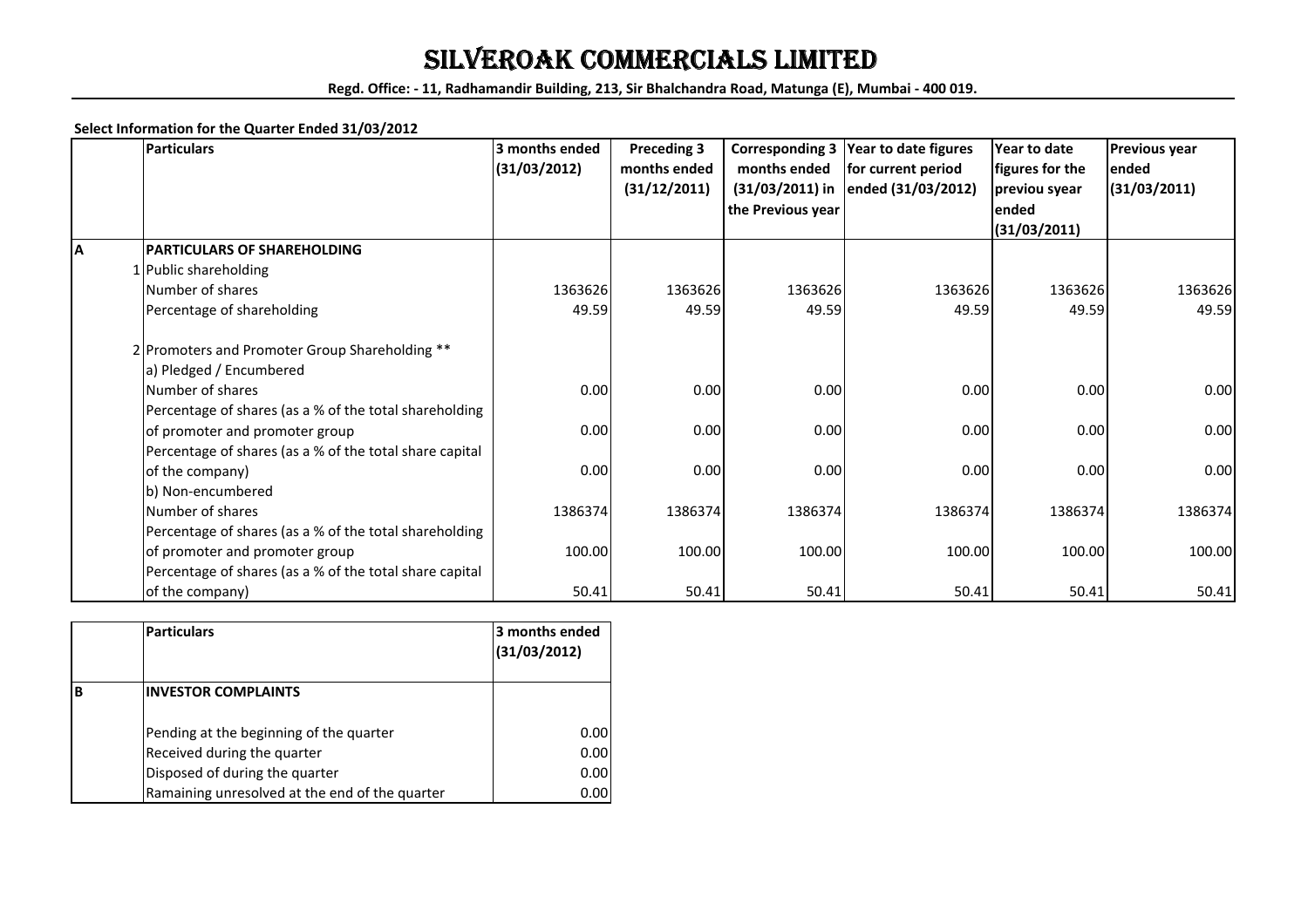# SILVEROAK COMMERCIALS LTD.

Regd. Off.: 11, Radhamandir Bldg., 213, Sir Bhalchandra Road, Matunga (E), Mumbai - 400019

#### **Clause 41 of the Listing Agreement For companies (Other than Banks)**

|   | <b>Stadalone / Consolidated Statement</b><br>of Assets and Liabilities Particulars | As at (current half year<br>end) (31/03/2012) | As at (Previous year<br>end) (31/03/2011) |
|---|------------------------------------------------------------------------------------|-----------------------------------------------|-------------------------------------------|
|   |                                                                                    |                                               |                                           |
| A | <b>EQUITY AND LIABILITIES</b>                                                      |                                               |                                           |
|   | 1 Shareholder's funds                                                              |                                               |                                           |
|   | (a) Share capital                                                                  | 275.00                                        | 275.00                                    |
|   | (b) Reserves and surplus                                                           | 51.71                                         | 52.57                                     |
|   | © Money received against share                                                     |                                               |                                           |
|   | warants                                                                            | 0.00                                          | 0.00                                      |
|   | Sub- total - Shareholder's funds                                                   | 326.71                                        | 327.57                                    |
|   | <b>Share application money pending</b>                                             |                                               |                                           |
|   | 2 allotment                                                                        | 0.00                                          | 0.00                                      |
|   | 3 Minority interest*                                                               | 0.00                                          | 0.00                                      |
|   | 4 Non-current liabilities                                                          |                                               |                                           |
|   | (a) Long-term borrowings                                                           | 0.00                                          | 0.00                                      |
|   | (b) Deferred tax liabilities (net)                                                 | 0.00                                          | 0.00                                      |
|   | © Other long-term liabilities                                                      | 0.00                                          | 0.00                                      |
|   | (d) Long-term provisions                                                           | 0.00                                          | 0.00                                      |
|   | <b>Sub-total-Non-current liabilities</b>                                           | 0.00                                          | 0.00                                      |
|   | 5 Current liabilities                                                              |                                               |                                           |
|   | (a) Short-term borrowings                                                          | 0.00                                          | 0.00                                      |
|   | (b) Trade payables                                                                 | 0.00                                          | 0.00                                      |
|   | (c) Other current liabilities                                                      | 10.64                                         | 10.64                                     |
|   | (d) Short-term provisions                                                          | 1.42                                          | 1.42                                      |
|   | <b>Sub-total- Current liabilities</b>                                              | 12.06                                         | 12.06                                     |
|   | <b>TOTAL - EQUITY AND LIABILITIES</b>                                              | 338.77                                        | 339.63                                    |
| B | <b>ASSETS</b>                                                                      |                                               |                                           |
|   | 1 Non-current assets                                                               |                                               |                                           |
|   | (a) Fixed assets                                                                   | 0.00                                          | 0.00                                      |
|   | (b) Goodwill on consolidation*                                                     | 0.00                                          | 0.00                                      |
|   | (c) Non-current investments                                                        | 0.00                                          | 0.00                                      |
|   | (d) Deferred tax assets (net)                                                      | 0.00                                          | 0.00                                      |
|   | (e) Long-term loans and advances                                                   | 330.05                                        | 330.05                                    |
|   | (f) Other non-current assets                                                       | 0.00                                          | 0.00                                      |
|   | <b>Sub-total-Non-current assets</b>                                                | 330.05                                        | 330.05                                    |
|   | 2 Current assets                                                                   |                                               |                                           |